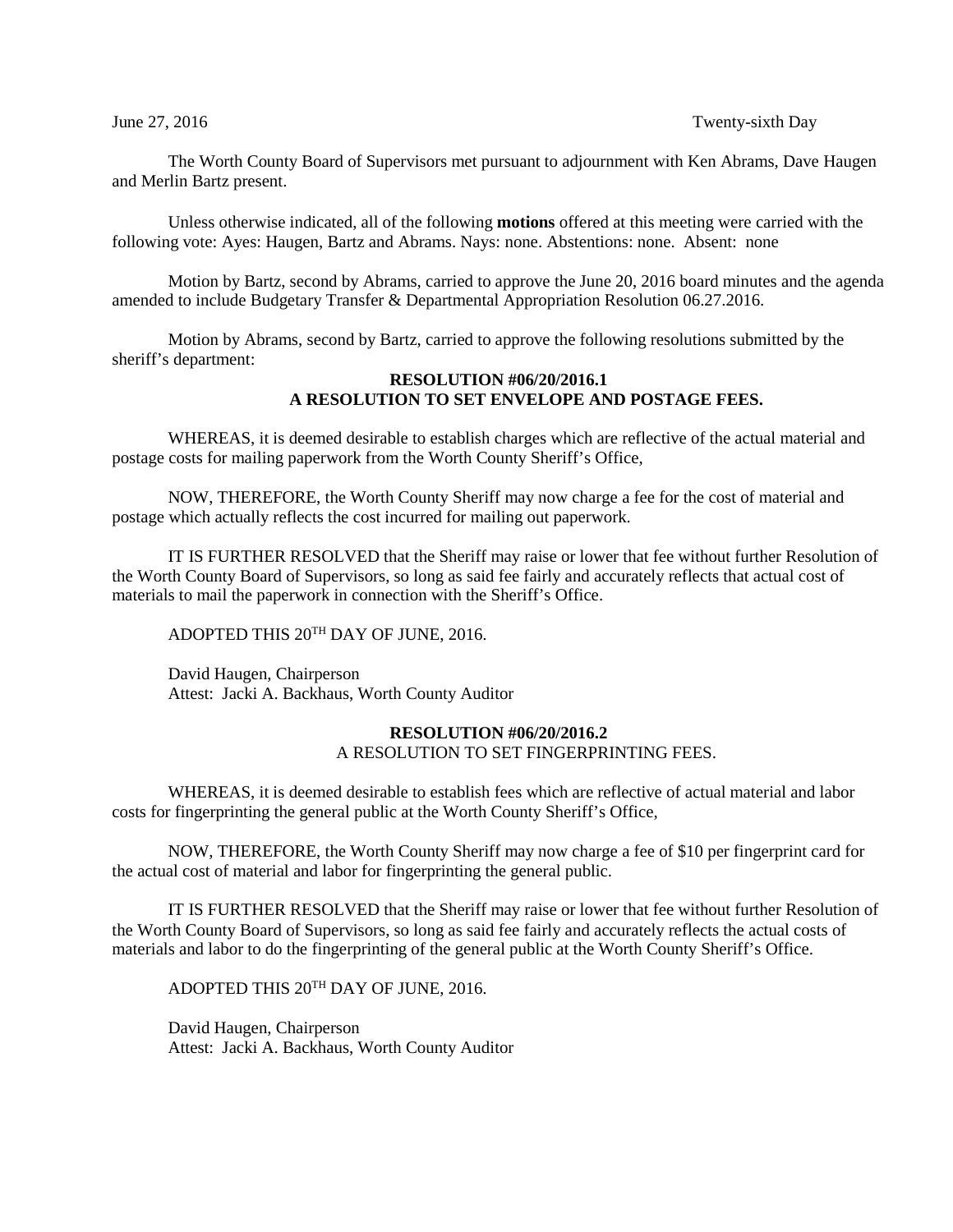## **RESOLUTION #06/20/2016.3**

WHEREAS, there has been an increase in the number of sheriff's sales in Worth County, and :

WHEREAS, there have been many situations where the sheriff's sales has been cancelled, and;

WHEREAS, there is a significant time and labor expended in processing cancelled sheriff's sales and;

WHEREAS, there is currently no fee charged for cancelled sheriff's sales in Worth County.

WHEREAS, the Worth County Sheriff has estimated that the cost to his department of processing a cancelled sheriff's sale is \$100.00.

IT IS HEREBY RESOLVED THAT THE Worth County Sheriff may not charge a fee in connection with the cancelling of sheriff's sales, which fee will reflect the actual cost of labor and materials to handle the paperwork in connection with cancelled sheriff's sales.

IT IS FURTHER RESOLVED that the said fee shall fee \$100 for the cancelling of a sheriff's sale and that the Sheriff may raise or lower that fee without further Resolution of the Worth County Board of Supervisors, so long as said fee fairly and accurately reflects the actual cost of labor and materials to handle the paperwork in connection with cancelled sheriff's sales.

ADOPTED THIS 20TH DAY OF JUNE, 2016.

David Haugen, Chairperson Attest: Jacki A. Backhaus, Worth County Auditor

Motion by Haugen, second by Bartz, carried to approval removal of Brook Stein from payroll as a full time employee as submitted by the sheriff's department.

Motion by Abrams, second by Bartz, carried to approve the following fireworks permits: Chris Faught, July 2-4 at 1483B 430<sup>th</sup> ST, Kensett; Samantha Hagen/Happy Time Campgrounds, July 4<sup>th</sup>; Dr. Stephanie Seemuth, July 3 & 4 at 4872 Mallard Ave, Northwood; and Richard Bruns, July  $2^{nd}$  8:30 PM at 539 Hwy 9, Hanlontown.

Motion by Haugen, second by Abrams, carried to approve a material and labor estimate in the amount of \$10,445.00 from Larsen Plumbing & Heating, Inc. to replace the air conditioning in the courtroom.

## **Departmental Appropriation Resolution 06.27.2016**

BE IT HEREBY RESOLVED by the Worth County Board of Supervisors that the following changes are made to departmental appropriations:

| <b>From Department</b>                 | Amount                        | To Department                       |  |
|----------------------------------------|-------------------------------|-------------------------------------|--|
| Auditor<br>Recorder<br>Data Processing | \$4,750<br>\$4,750<br>\$4,750 | Treasurer<br>Treasurer<br>Treasurer |  |
|                                        |                               |                                     |  |

Motion to approve by Bartz, seconded by Abrams.

Roll call vote: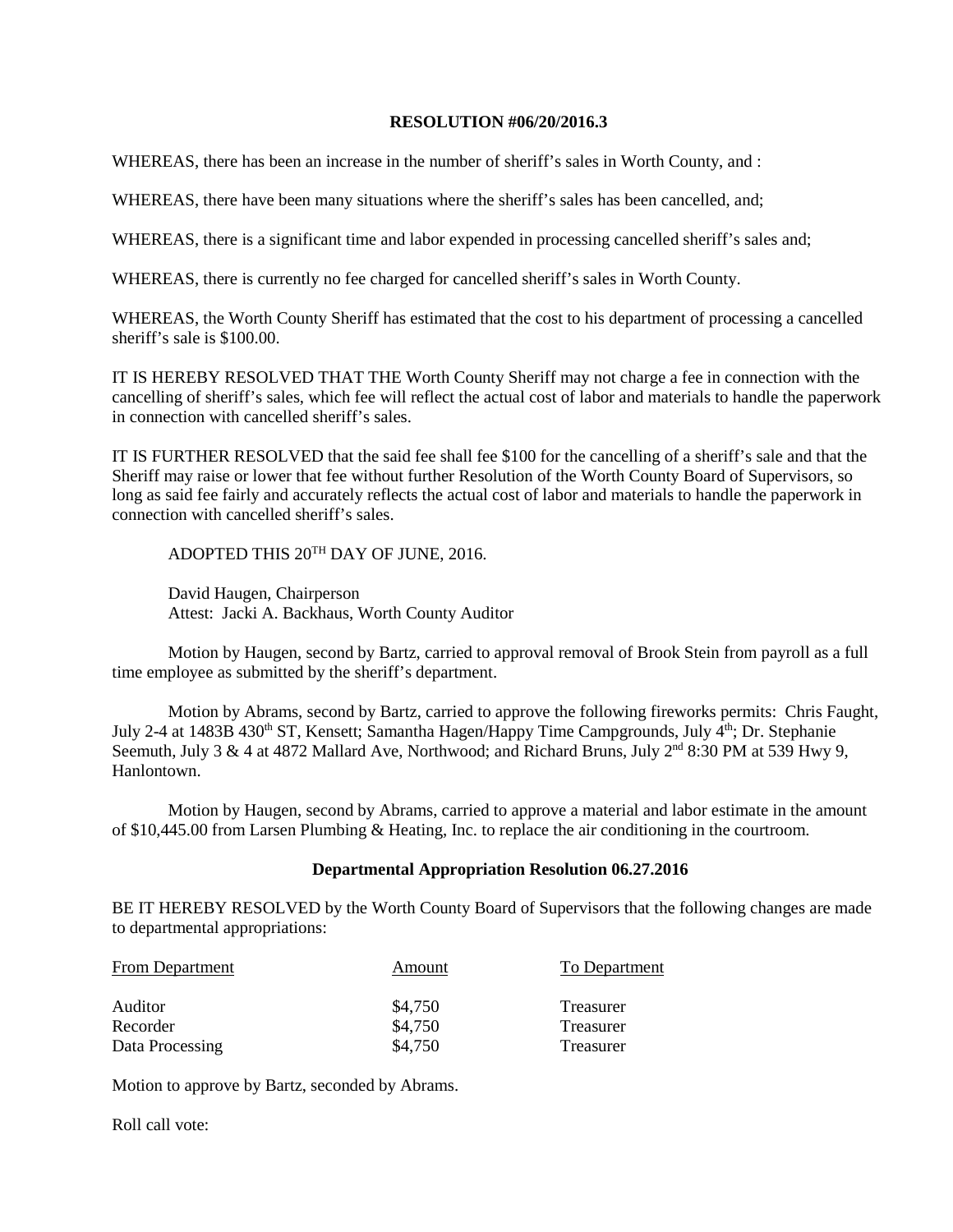AYES: Haugen, Bartz, Abrams NAYS: None

ATTEST: Jacki A. Backhaus, Worth County Auditor Dated June 27, 2016

Motion by Abrams, second by Bartz, carried to approve the transfer of \$100,000 from the Rural Services Trust Fund to the Rural Service Basic Fund.

The following claims were approved:

| Ag Power Enterprises Inc           | Supplies-Gsr         | \$                                                                              | 303.77    |
|------------------------------------|----------------------|---------------------------------------------------------------------------------|-----------|
| Al Venz                            | Reimb-Eng            |                                                                                 | 150.00    |
| Alex Erlandson                     | Service-Shf          | $\begin{array}{c} \text{\$} \\ \text{\$} \\ \text{\$} \\ \text{\$} \end{array}$ | 269.92    |
| <b>Alliant Energy</b>              | Service-Gsr          |                                                                                 | 3,866.38  |
| Aramark                            | Service-Eng          |                                                                                 | 750.16    |
| <b>Bmc Aggregates Lc</b>           | Rock-Eng             |                                                                                 | 1,658.46  |
| Brian Hepperly                     | Service-Shf          |                                                                                 | 134.96    |
| <b>Brian Lund</b>                  | Service-Shf          | \$\$\$\$\$\$                                                                    | 269.92    |
| <b>Cdw Government Inc</b>          | Equip-It/Gis         |                                                                                 | 329.78    |
| Centurylink                        | Service-E911         |                                                                                 | 353.02    |
| Cerro Gordo Co Dept Of Health      | Reimb May-Phd        |                                                                                 | 4,043.09  |
| City Of Fertile                    | Rutf-Eng             |                                                                                 | 1,377.24  |
| City Of Grafton                    | Rutf-Eng             |                                                                                 | 791.69    |
| City Of Hanlontown                 | Rutf-Eng             |                                                                                 | 321.84    |
| City Of Joice                      | Rutf-Eng             |                                                                                 | 778.05    |
| City Of Kensett                    | Rutf-Eng             |                                                                                 | 378.89    |
| <b>Class C Solutions Group</b>     | Supplies-Eng         | \$\$\$\$\$\$\$\$\$                                                              | 511.34    |
| $D & L$ Equipment                  | Parts-Eng            |                                                                                 | 216.32    |
| Dan Block                          | Supplies Reimb-Con   | \$                                                                              | 69.99     |
| Diamond Mowers Inc                 | Equip-Eng            | \$                                                                              | 33,926.00 |
| <b>Electronic Engineering</b>      | Service-Eng          |                                                                                 | 587.90    |
| <b>Fastenal Company</b>            | Parts-Eng            |                                                                                 | 132.11    |
| Galls, Llc                         | Supplies-Shf         | \$\$\$\$\$\$\$                                                                  | 600.14    |
| Geocomm Inc                        | Service-E911         |                                                                                 | 3,685.00  |
| <b>Global Equipment Company</b>    | Supplies-Gsr         |                                                                                 | 191.58    |
| Greve Law Office                   | Rent-Aty             |                                                                                 | 400.00    |
| Grp & Associates Inc               | Service-Phd          |                                                                                 | 45.00     |
| Hancock County Recorder            | Mileage-Rec          | \$                                                                              | 65.50     |
| Hovey's Lawn & Garden              | Service-Con          | \$                                                                              | 960.00    |
| Huber Supply Co Inc                | Service-Eng          | \$                                                                              | 35.00     |
| Ia County Atty's Assoc             | Edu-Aty              | \$                                                                              | 325.00    |
| Ia Law Enforcement Academy         | Edu-Shf              |                                                                                 | 960.00    |
| <b>Interstate Motor Trucks Inc</b> | Parts-Eng            | \$                                                                              | 592.48    |
| Isac Group Health                  | Health Ins Prem      | \$                                                                              | 58,966.00 |
| Jackson Hertel                     | Service-Aud          | \$                                                                              | 100.00    |
| Jeff Greve                         | Reimb Exp-Aty        | \$                                                                              | 1,076.34  |
| Joel Rohne                         | Reimb Exp-Dap-It/Gis | \$                                                                              | 542.51    |
| <b>Johnson Sanitary</b>            | Supplies-Gsr         | \$\$\$                                                                          | 293.50    |
| Johnson Vinyl Graphics             | Service-Con          |                                                                                 | 350.00    |
| Kaman Industrial Technologies      | Parts-Eng            |                                                                                 | 81.44     |
| Keltek Incorporated                | Service-Dap          | \$                                                                              | 4,233.00  |
| Kirschbaum Elec & Plumbing         | Service-Con          | \$                                                                              | 12,872.50 |
| Knudtson Automotive Service        | Service-Shf          | \$                                                                              | 688.71    |